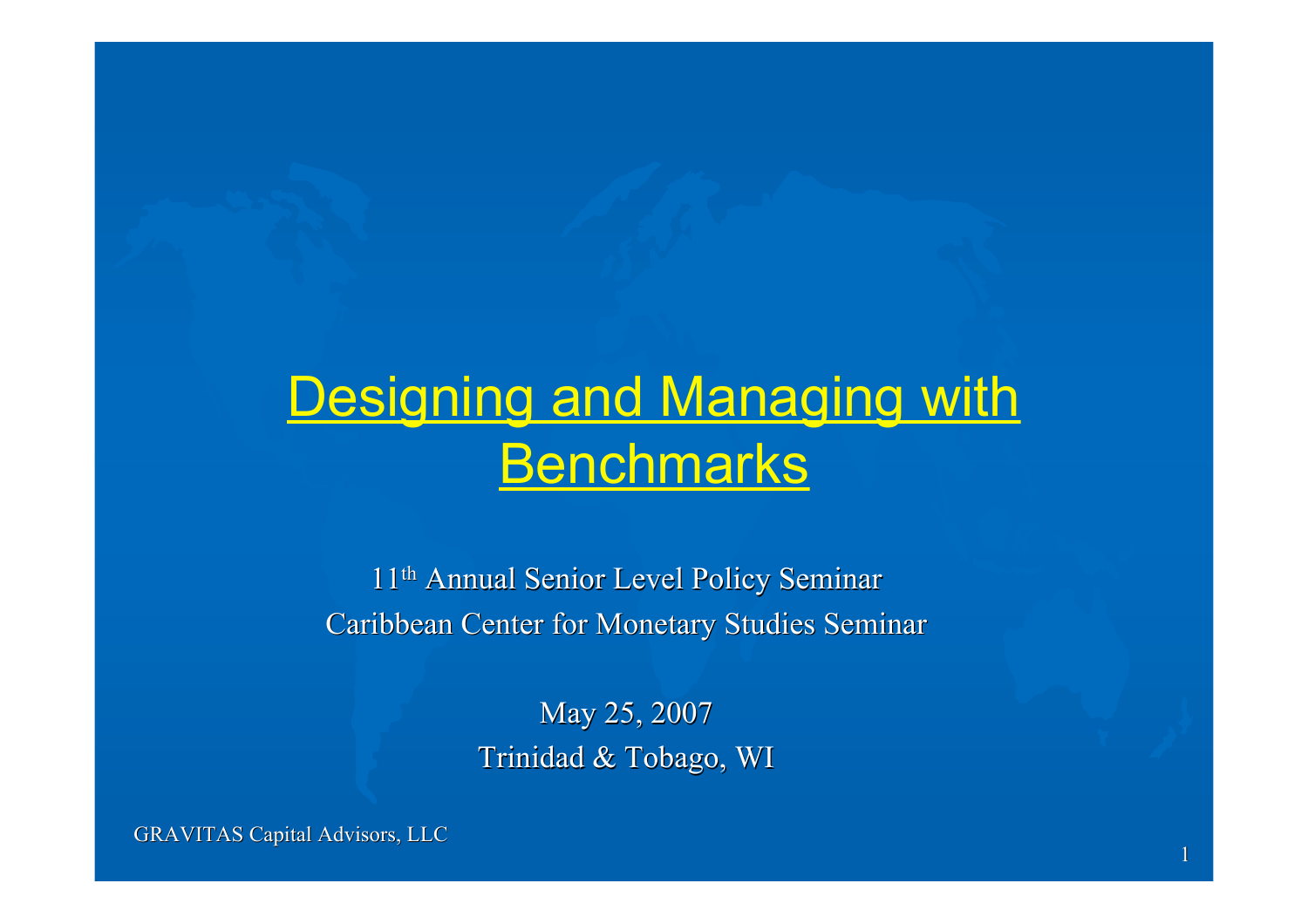#### Focus of talk

 $\rightarrow$  Policy focus – key issues

◆ Public vs. Private

◆ Socratic approach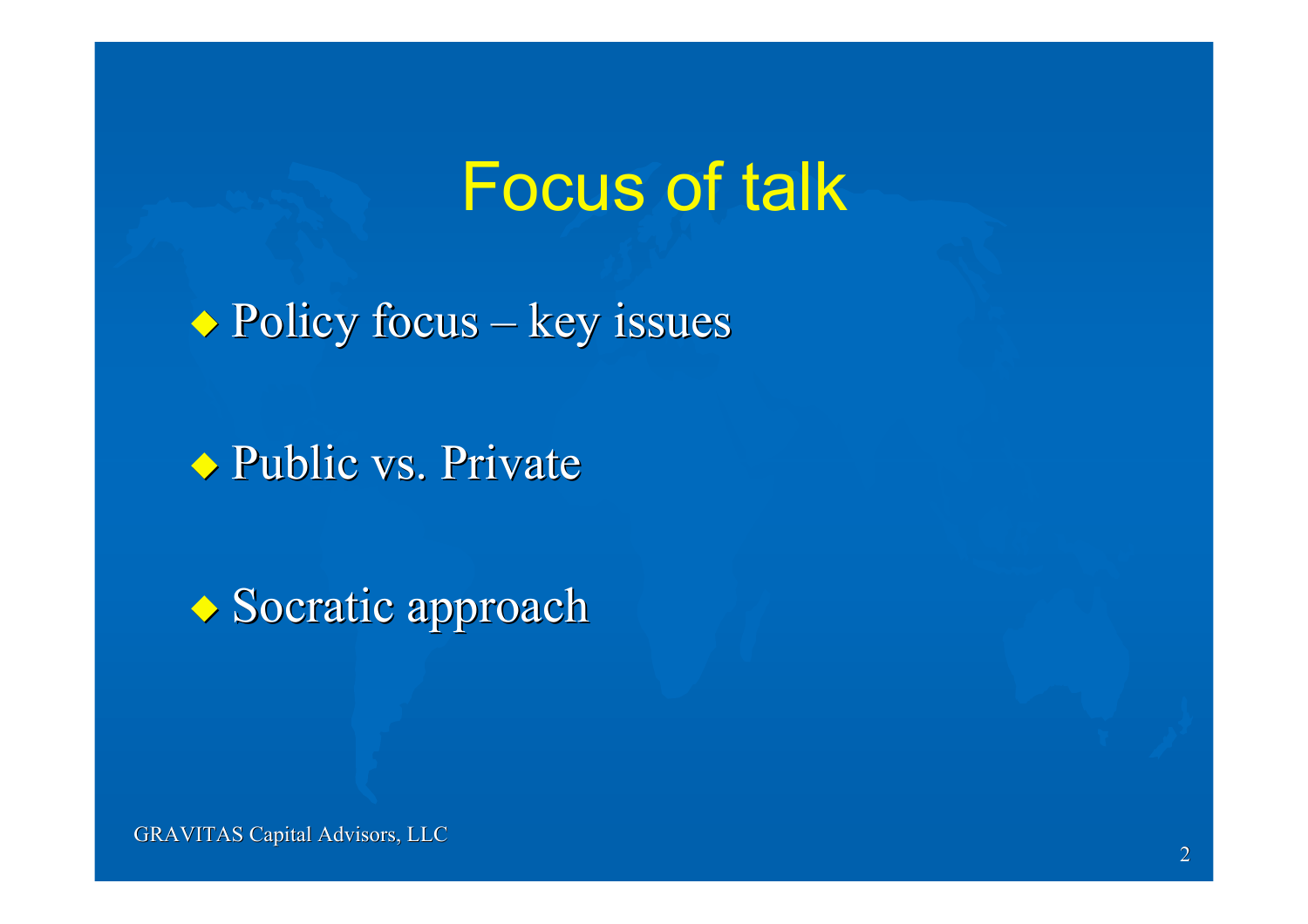#### What are Benchmarks?

 $\lozenge$  Most challenging decision is selecting an appropriate institutional anchor.

- Fiduciary
- Moral Suasion

◆ Reflect institutional priorities with respect to risk taking – No decision is a de facto decision.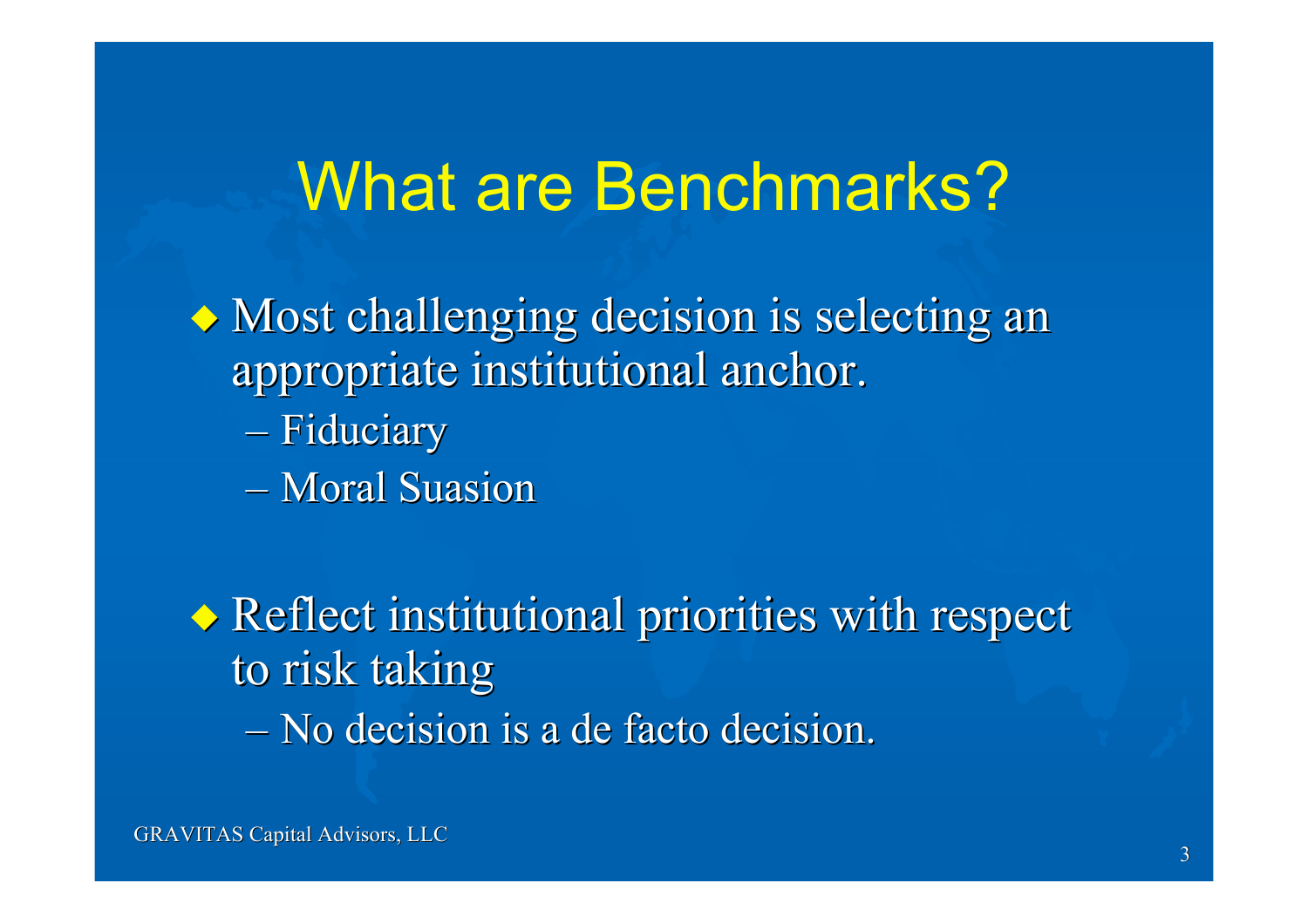### Defining Institutional Anchor

 $\rightarrow$  What are investment objectives? – Maximizing liquidity? – Optimizing returns? – Mitigating downside risk? ◆ What is risk appetite? ◆ How do you determine Institutional Risk Profile?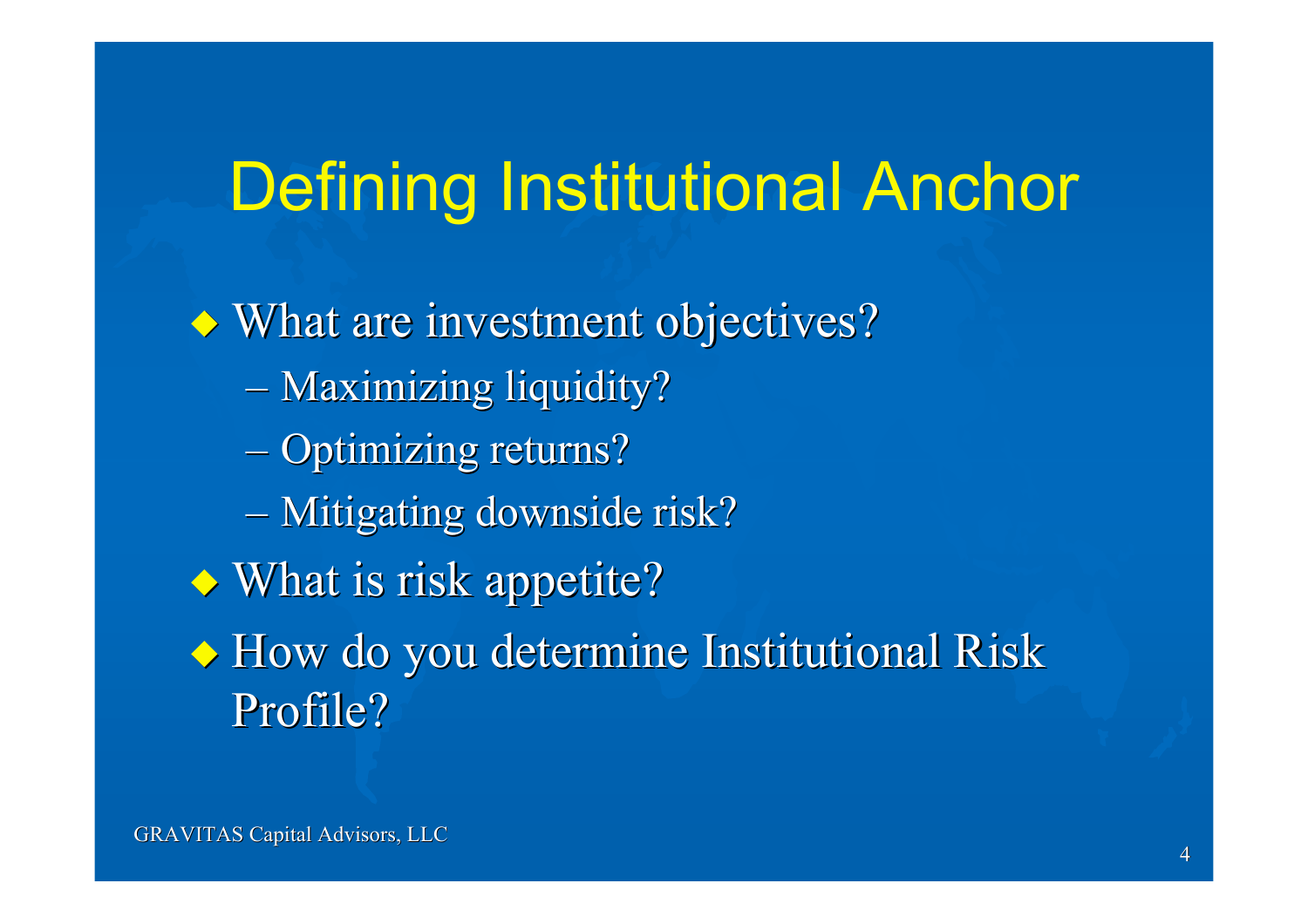## Determining Risk Profile

◆ Several methodologies: – Questionnaire to Trustees – Looking at Peer Group  $-$  Defining Liabilities  $-$  Shortfall Risk Scenarios ◆ Each has Pros/Cons Search for Comfort Zone – Politically defensible – Institutionally beneficial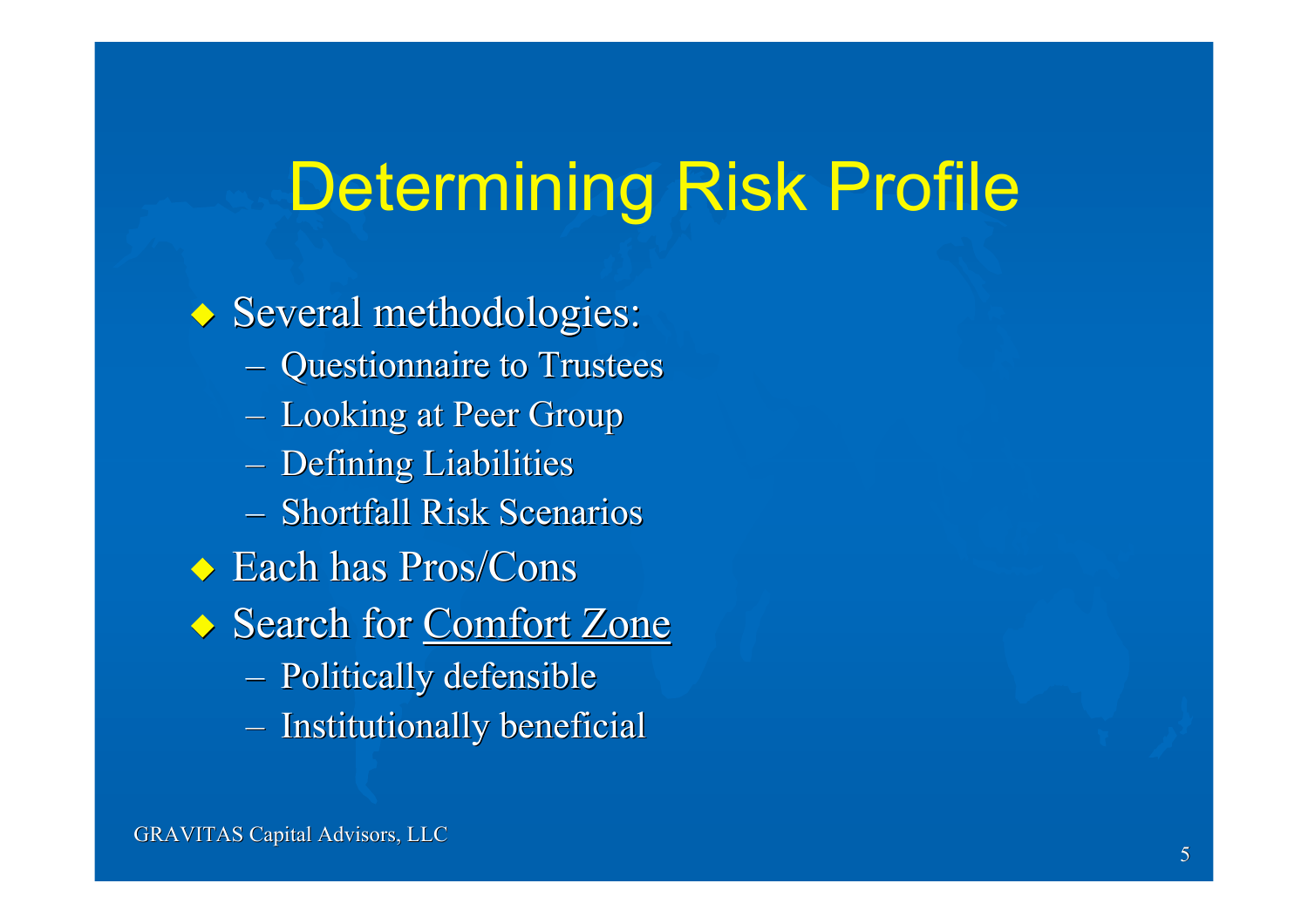#### Tools evolve with time

#### Qualitative Qualitative Analysis: Analysis:

Bonds vs. Stocks

Quantitative I: Risk vs. Return Wider universe

1980s 1990s 2000s

Quantitative II: Asset-Liability Asset-Liability Management Management

-Investments increasingly more diverse -Evolution of risk management technology -More tailored institutional solutions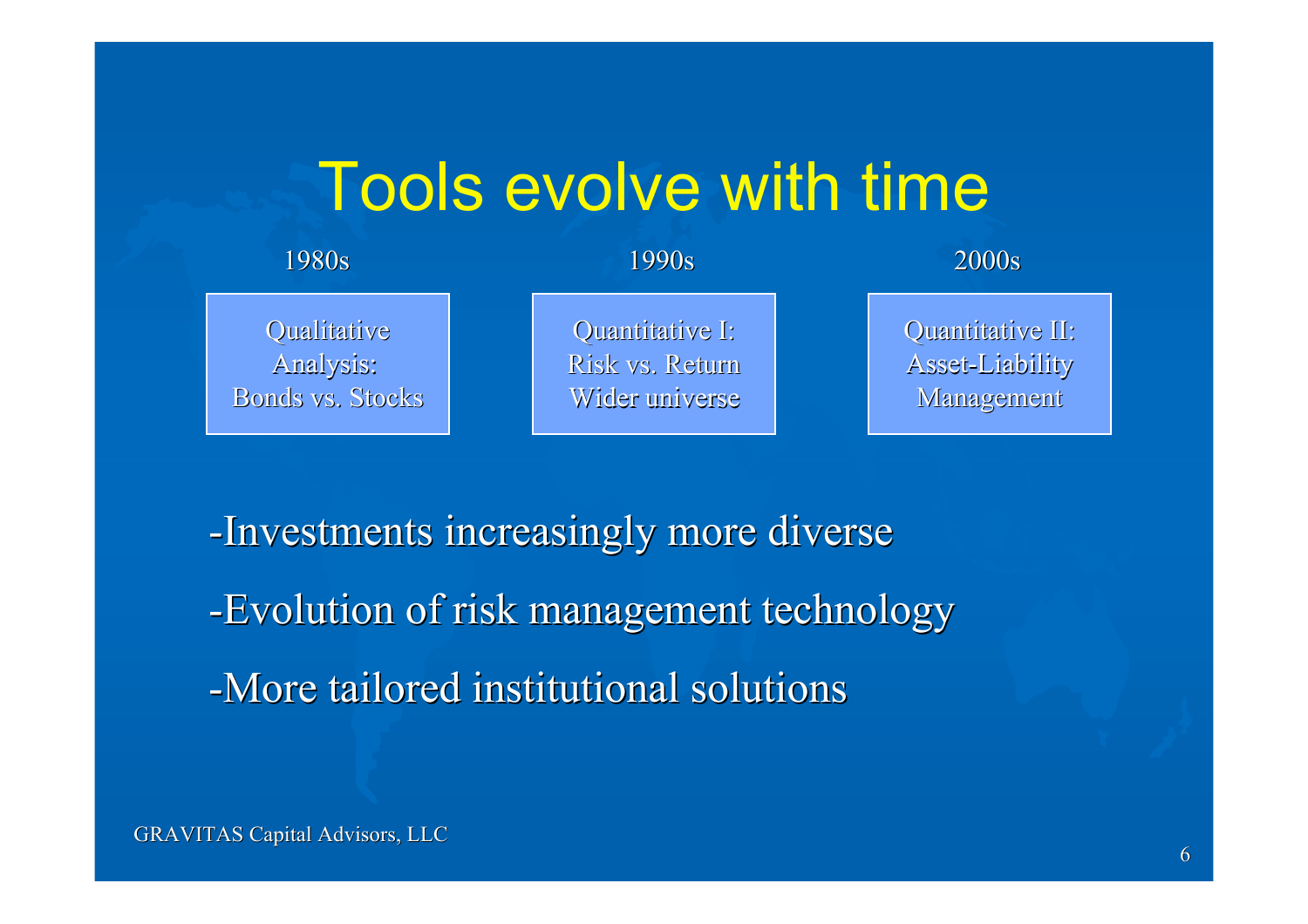### Risk Profile into Effect

◆ The Policy Statement – Board level – Stocks: 25%; Bonds: 30%; Real Est.: 10%: Cash: 35% ◆ Selecting appropriate Benchmarks  $-$  Indices (S&P, JPM, SSB) – Policy Allocation (SAA) or Absolute Return Target ◆ Constructing Portfolios ◆ Replication vs. Deviation (Risk Budget) ◆ Performance Attribution and adjustments relative to benchmarks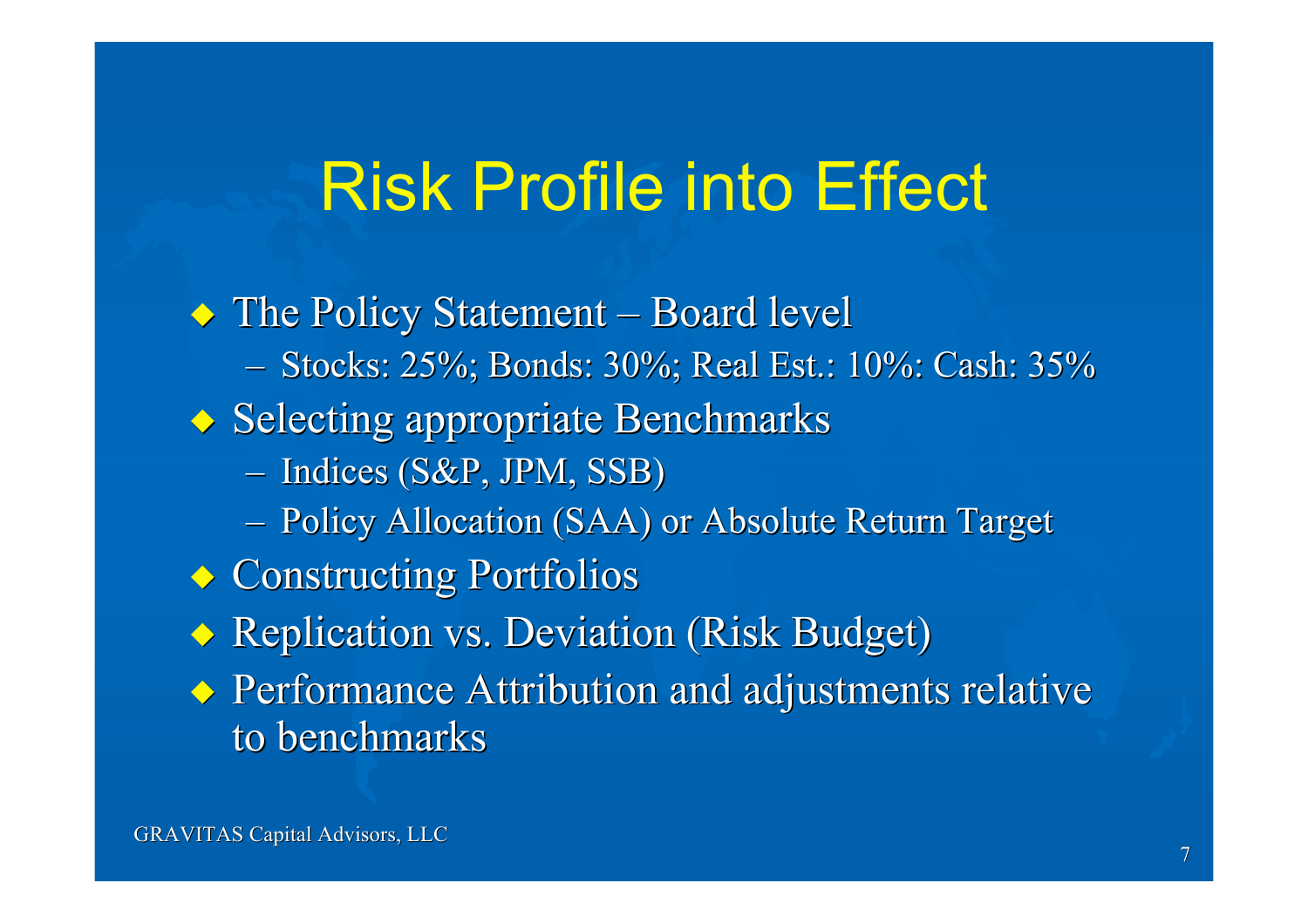### Risk Management Process

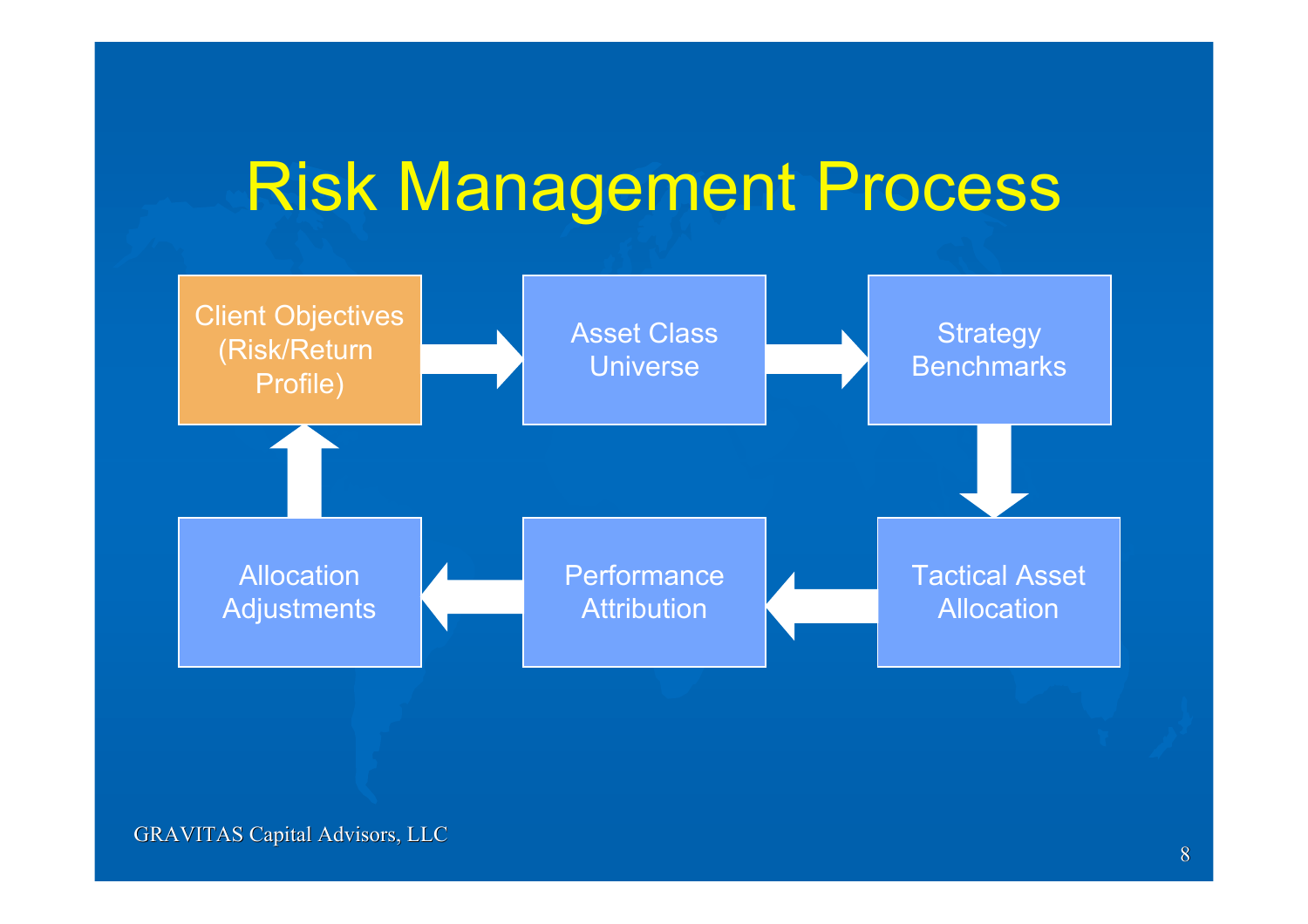#### Tactical Asset Allocation Process

Dynamic Strategy Allocation

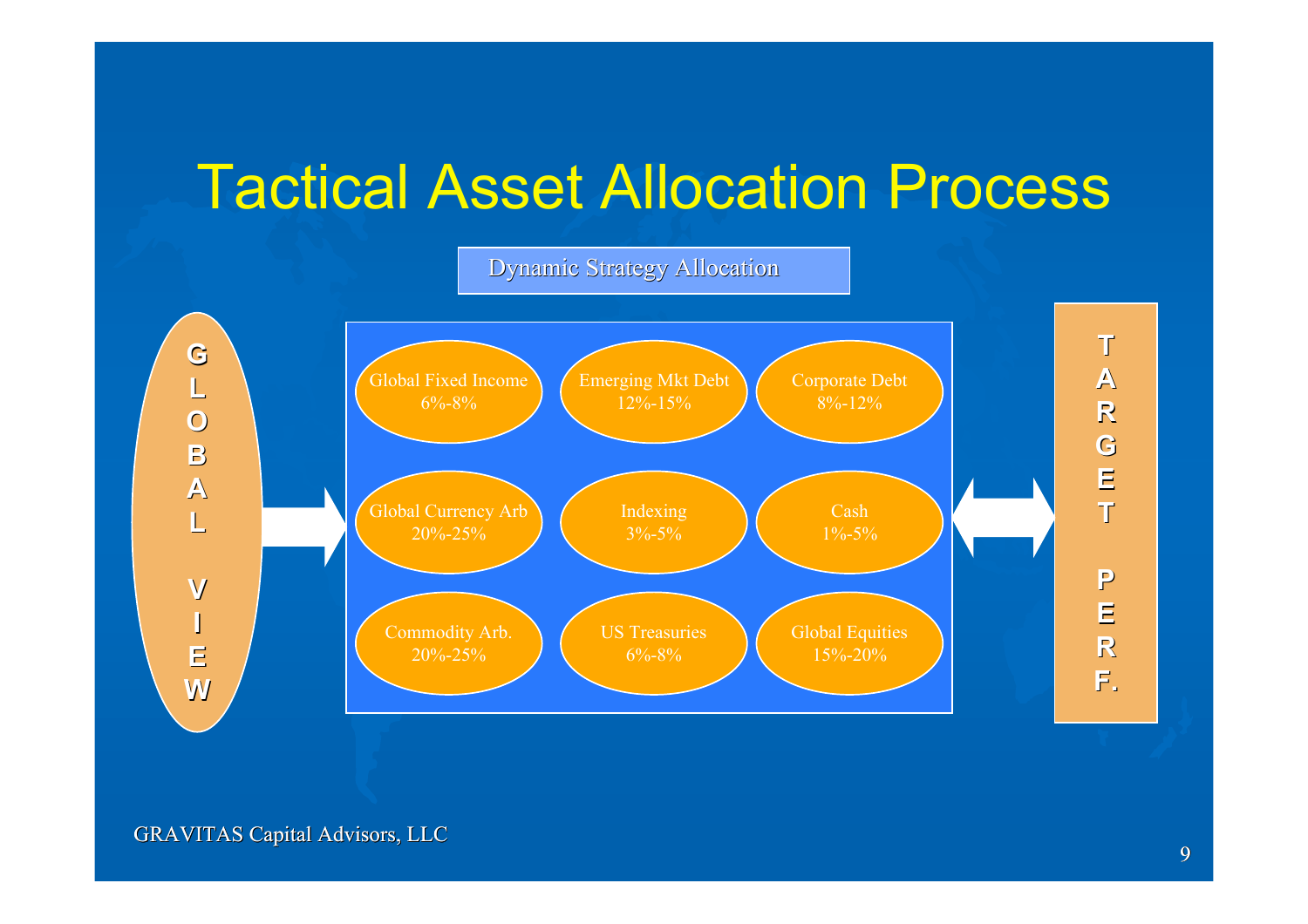#### Final Thoughts: Public Sector vs. Private Sector

**◆ Central Banks** 

– Moral Suasion vs. Budget Pressures

**◆ Commercial Institutions** – Shareholder returns vs. Going Concern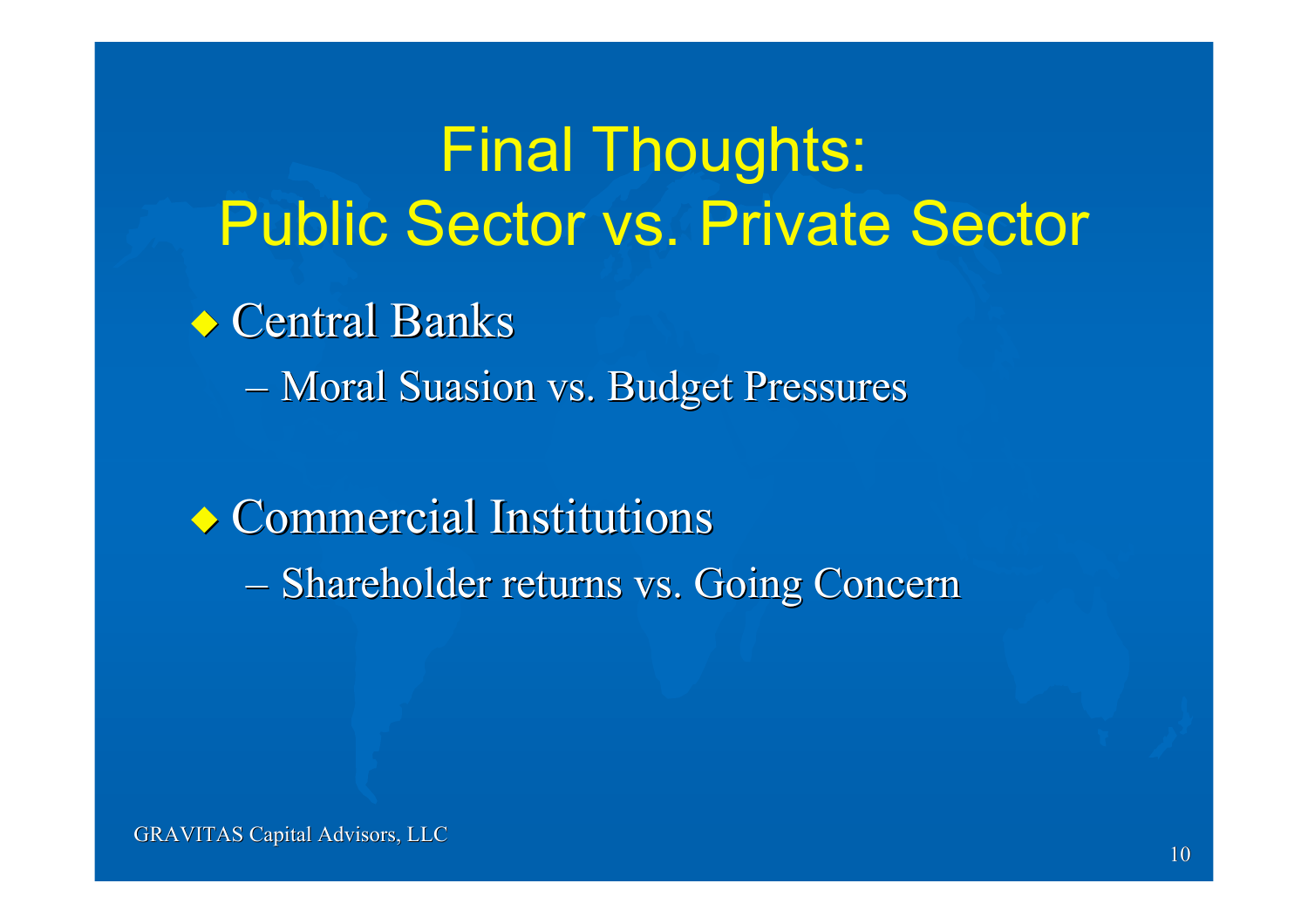### Takeaway…

◆ Benchmarks should reflect Institutional Risk Profiles

- **◆ There is a difference between Public and** Private sector institutions – appropriate benchmarks
- $\rightarrow$  Tools and thinking evolve but objectives should drive process.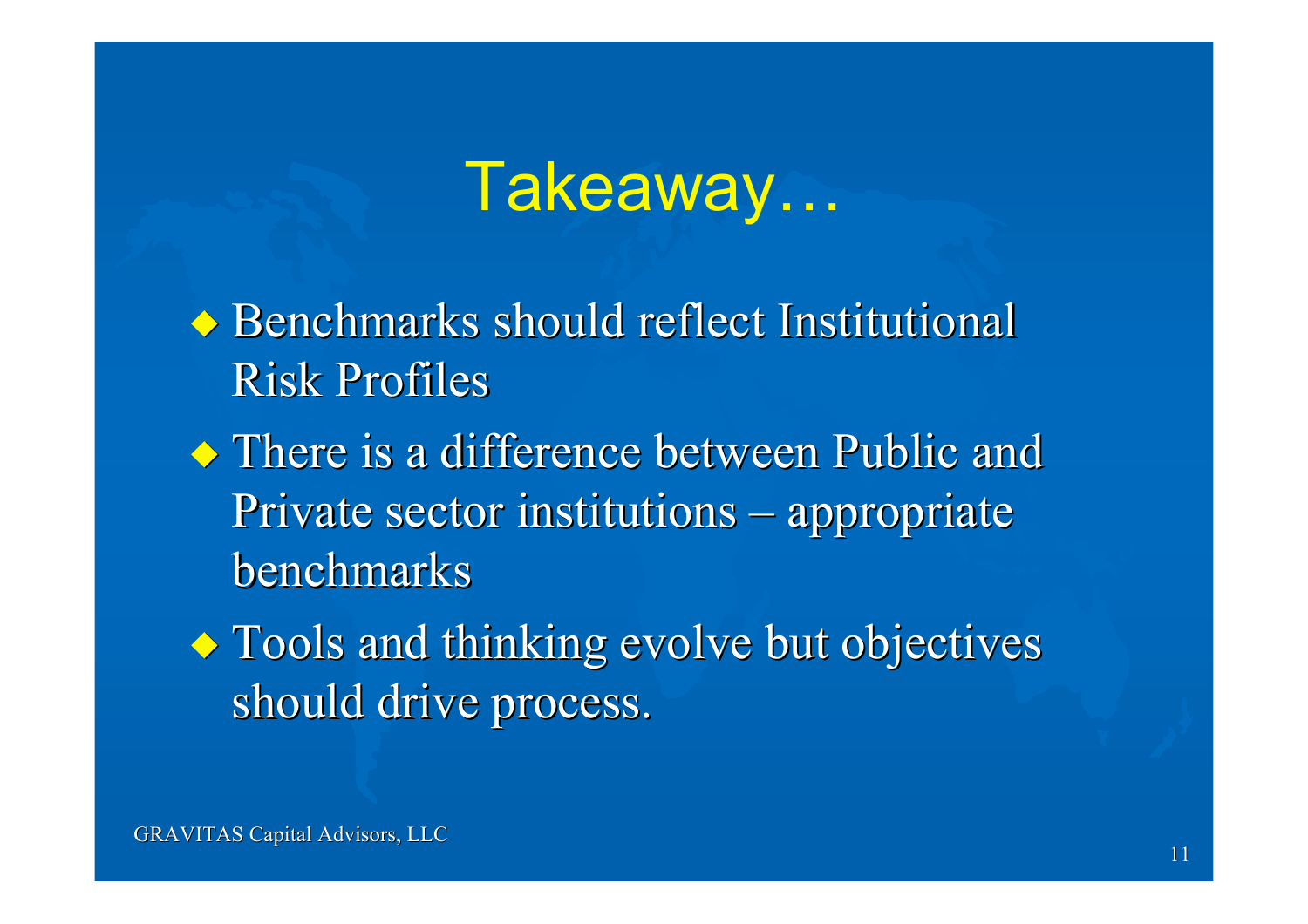# Thank you.

GRAVITAS Capital Advisors, LLC